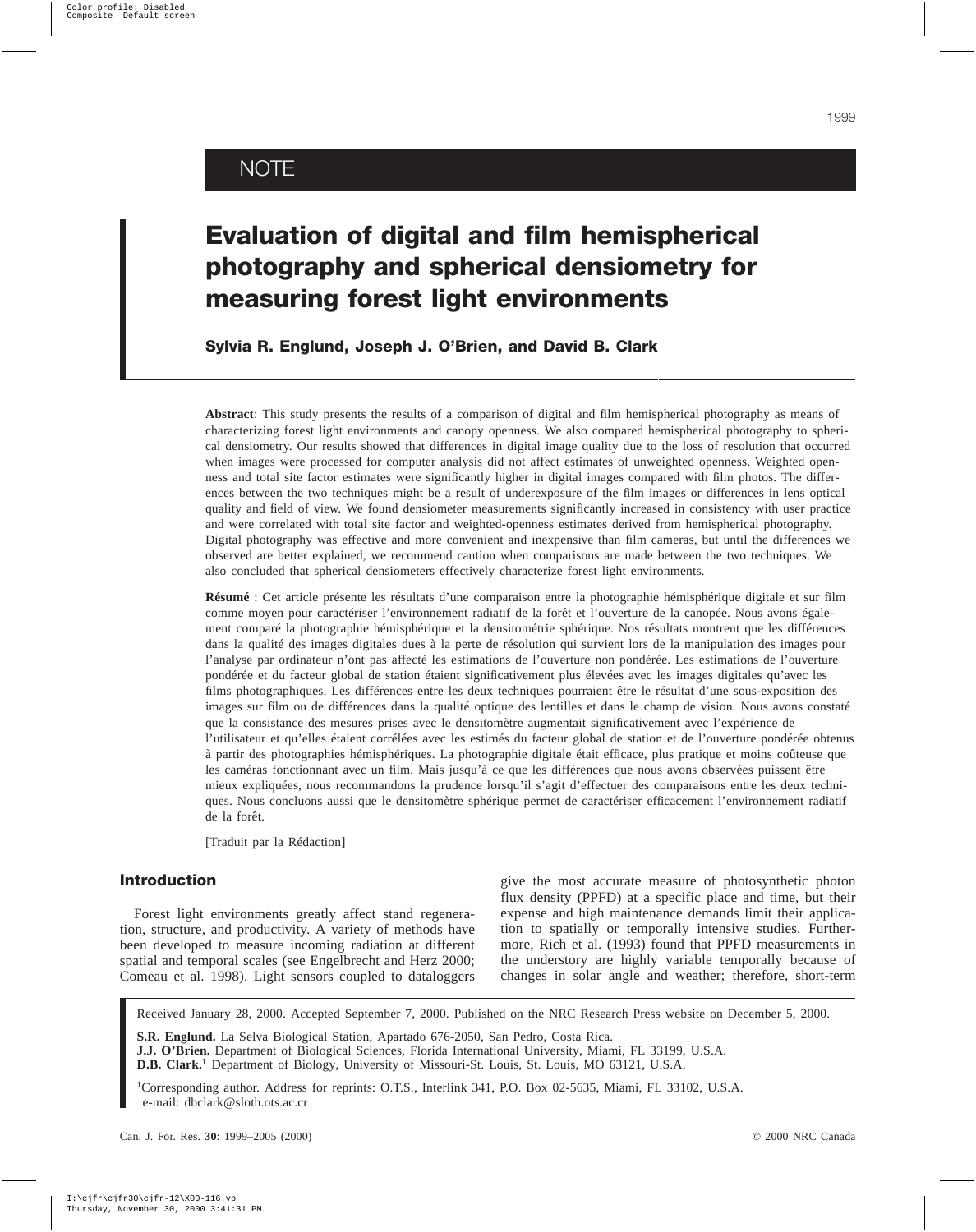PPFD measurements are likely to be inadequate for characterizing long-term light environments. Various alternatives for estimating long-term light environments have been developed, including spherical densiometry (Lemmon 1956) and analysis of hemispherical photographs taken with film cameras and fish-eye lenses (Rich 1989). Here we report a comparison of spherical densiometry, film hemispherical photography, and a new method, hemispherical photography using a digital camera. We were particularly interested in the digital method, because it eliminates the need for film processing and image scanning but still provides a permanent record of the measurements taken.

Hemispherical photography is useful for measuring changes over time in forest light environments (Rich et al. 1993; Engelbrecht and Herz 2000). A variety of image analysis programs have been developed to calculate weighted openness and, by accounting for solar angles, to estimate diffuse and direct light coming through openings in the canopy (ter Steege 1996; Rich 1989; Chazdon and Field 1987). Estimation of PPFD from photographs can be comparable with long-term quantum sensor measurements (Rich et al. 1993; Comeau et al. 1998).

The spherical densiometer (Lemmon 1956) is an inexpensive and conceptually simple instrument for estimating canopy cover. It consists of a convex or concave mirror etched with a grid of 24 squares, within each of which the observer scores canopy cover at four equally spaced points. Although Lemmon (1956) found no differences between observers, Vales and Bunnell (1988) found systematic variation among untrained observers. However, Lemmon (1956) suggested that experience was required to judge percent cover accurately. Both Bunnell and Vales (1990) and Cook et al. (1995) reported that instruments that measure wide sky angles, like the densiometer, underestimate canopy cover compared with methods that measure narrow angles such as the moosehorn (Garrison 1949).

Few studies have compared densiometer measurements to estimates of light by hemispherical photography (Engelbrecht and Herz 2000) and, to our knowledge, none have compared digital and film hemispherical photography. In evaluating these methods we had several objectives: (*i*) to develop procedures for systematically taking and analyzing digital hemispherical photographs; (*ii*) to compare results from digital and film hemispherical photography, and (*iii*) to assess how densiometer measurements compare with those from hemispherical photography.

## **Study area and methods**

We carried out this study at the La Selva Biological Station in the Atlantic lowlands of Costa Rica (10°26′N, 84°00′W). The La Selva forest is classified as tropical wet forest in the Holdridge Life Zone System (Hartshorn 1978). The forest in the study area had a mean canopy height of approximately 23 m (Clark et al. 1996) with emergent trees to ca. 60 m, a tree density ( $\geq 10$  cm diameter) of ca.  $450$  stems/ha, and a basal area of  $26 \text{ m}^2/\text{ha}$  (Clark and Clark 2000).

We established two sample areas, one with 20 points and one with 30 points; the point locations were chosen haphazardly to represent a broad range of understory light environments in old growth. We first used the 20-point area to compare different image qualities in digital photography and to evaluate consistency in densiometer measurements. We then used the 30-point area to

compare light measurements among the densiometer, digital camera, and film camera. Digital photos were taken 2 weeks prior to the film photos because of equipment availability. All photos were taken under solidly overcast skies between 08:00 and 16:00.

### **Digital photography**

We used a Nikon Coolpix 950® with a FC-E8 fish-eye lens converter. We taped a small 3-V halogen flashlight bulb to the side of the lens and oriented it toward north. The light was just visible in the field of view and appeared as a small dot in the image. The camera was mounted at a height of 1 m above the ground and was leveled with a bubble level. We used an automatic setting for aperture width and shutter speed. We took photographs on only uniformly cloudy days because of the difficulties in judging vegetation edges in photographs taken on sunny days or under skies with patchy clouds.

We tested four image qualities of photographs taken at largest possible image size,  $1600 \times 1200$  pixels. On the Nikon Coolpix 950, basic, normal, and fine image qualities use JPEG compression to reduce the amount of memory required to store the photos and have a high, medium, and low compression ratio, respectively. High-quality images are stored in uncompressed TIFF format. The images are approximately 250 kB, 500 kB, 1 MB, and 6 MB, respectively. Thus, an 8-MB memory card can hold 32 basic images, 16 normal images, 8 fine images, or 1 high-quality image.

## **Film photography**

We used a Nikon MF-16 camera and a Nikkor 8-mm fish-eye lens with TriX ASA 400 film, a red filter to increase sharpness of leaf edges, and the focus set to infinity. The field setup was identical to that of the digital camera. We used a shutter speed at 1/125 s whenever possible; under low light conditions, we used speeds of 1/60 or 1/30 s and the timed shutter release. We adjusted the aperture using the through-the-lens light meter.

### **Image analysis**

Photographs were printed at  $7.6 \times 12.7$  cm and scanned with a Hewlett Packard ScanJet ADF scanner and saved in JPEG format The photographs were positioned in the same spot on the scanner bed using a paper template. The dimensions of all the scanned images were  $14.8 \times 9.6$  cm. Digital images did not require additional processing. We analyzed images using Image Tool software (University of Texas Health Science Center, San Antonio). All images were first converted to gray scale (256 levels) and then to binary (black and white pixels) using an interactive manual threshold: the user decided which grays should be converted to black and which should be converted to white. Because the user had to adjust the threshold to compensate for different sky conditions, the user's judgment could affect subsequent analyses and introduce errors.

We tested two methods of determining the appropriate threshold. In one approach, we adjusted the threshold with the gray-scale image displayed at a zoom of 2:1, focusing on the details of a small area with fine leaves, usually towards the zenith; in another series of analyses we set the threshold while keeping the entire image in view. We then compared all the binary images to the original images to visually assess accuracy. Once in binary form, we used Image Tool to count the total number of black and white pixels. To assess threshold precision, we reconverted the images to binary using the same technique but in a different order to avoid bias.

For the zoom technique, we established an arbitrary unweighted openness acceptance criterion of 0.3% (i.e., the unweighted openness of the two binary images had to be within 0.3% of each other). If unweighted openness calculations in two binary images differed by more than 0.3%, we reconverted them until they met the criterion. We also converted the same gray-scale image to binary twice while viewing the entire image and averaged the two threshold values. Afterwards, we reconverted the original gray-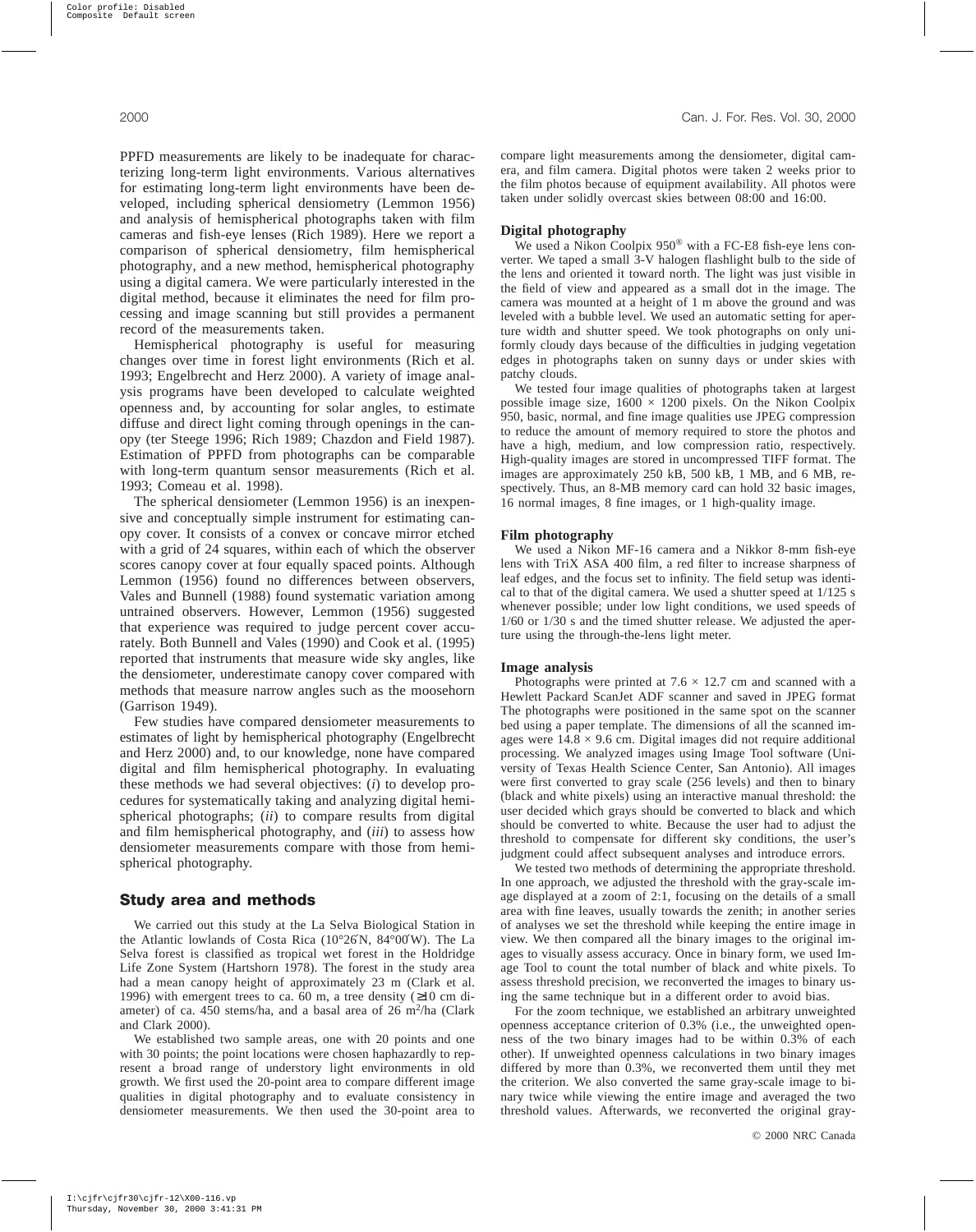



scale image to binary at the average threshold value and used this binary image for all further analyses.

Fish-eye images are circular with a rectangular black background. To determine the number of pixels in the circular area of the lens, we took both digital and film photographs of a white background ("empty images") and converted them to binary images in Image Tool. The number of white pixels represented the digital area of the lens. We calculated unweighted openness as the number of white pixels in each binary image divided by the number of pixels in the area of the lens.

Digital and film photographs were also analyzed with WINPHOT 5.00 (ter Steege 1996) for weighted openness. Since WINPHOT has limitations on image type and size, we changed all binary images to PCX format and reduced the size of the digital and scanned film camera images to a width of 1024 pixels. All images were aligned based on either the film or digital "empty" images showing the area of the lens. North was marked on all images as a white spot left by the flashlight bulb. Unlike Image Tool, which simply counts the number of black and white pixels, WINPHOT recognizes that the two-dimensional projection represents a hemisphere and weights the pixels according to the area that they represent in the sky.

Diffuse, direct, and total site factors are the fractions of diffuse, direct, and total radiation that reach a specific point on the forest floor through the canopy. WINPHOT calculates the fraction of diffuse and direct radiation reaching a point using estimates of abovecanopy irradiance, solar angle, and stand structure. The total site factor (TSF) is a function of the relative contributions of direct and diffuse light, which are influenced by cloudiness and other atmospheric conditions as follows:

[1] TSF = 
$$
\frac{\text{below-canopy diffuse PPFD}}{\text{above-canopy diffuse PPFD}}(X) + \frac{\text{below-canopy direct PPFD}}{\text{above-canopy direct PPFD}}(Y)
$$

where *X* is the proportion of diffuse global PPFD and *Y* is the proportion of direct global PPFD  $(1 - X)$ . We used  $X = 0.45$  and  $Y =$ 0.55 following the results of Rich et al. (1993) at this site. We calculated TSF for 365 days/year at ground level, weighted openness, and weighted openness for a 57.8° segment of the hemispherical image representing the view angle of the densiometer (see below).

#### **Densiometer**

We used a Model A convex spherical densiometer (Forest Densiometers, 24113 North Kenmore Street, Arlington, VA 22207, U.S.A.), which consists of a convex mirror divided into a crossshaped grid of 24 squares (Lemmon 1956). The senior author took all measurements. The densiometer was held level at waist height, just far enough from the body so that the observer's face was out of view. The observer counted how many of four points equally spaced within each grid square were in the open (nonvegetation), and then summed these quantities. Measurements were taken in four cardinal directions at each point, averaged and divided by 96 to obtain a measurement of canopy cover. Measurement precision was evaluated by taking measurements along the 20-point transect four times over 4 days. To compare the densiometer to photography, the same observer took measurements along the 30-point transect twice over 2 days. Regression of the two sets of measurements confirmed that the user was consistent; therefore, one set of measurements was used for all analyses.

We determined the view angle of the densiometer by placing an object on a tower at a height of either 5 or 10 m and moving the densiometer to the point where the object came into view. We calculated the angle from the height of the object and the horizontal distance of the densiometer from the tower. We repeated the procedure for a point behind the observer. The angle was not symmetrical over the observer's head, but because canopy cover in this angle was measured facing all four directions, the average of the four measurements represented the view angle centered over the densiometer. We used this angle to compare densiometer measurements to calculations of weighted openness for the same view angle in the hemispherical photographs.

## **Results**

## **Digital photo image quality**

To test image quality of the digital camera, we compared the calculations of unweighted openness for photographs taken at each quality level. The values of unweighted openness appeared normally distributed with homogeneous variances (Fig. 1). We tested for differences among the means with a repeated-measure ANOVA. We found no statistical differences between the mean image qualities  $(F<sub>[3,48]</sub> = 0.709)$ ,  $p = 0.55$ ). Variation in converting the gray-scale images to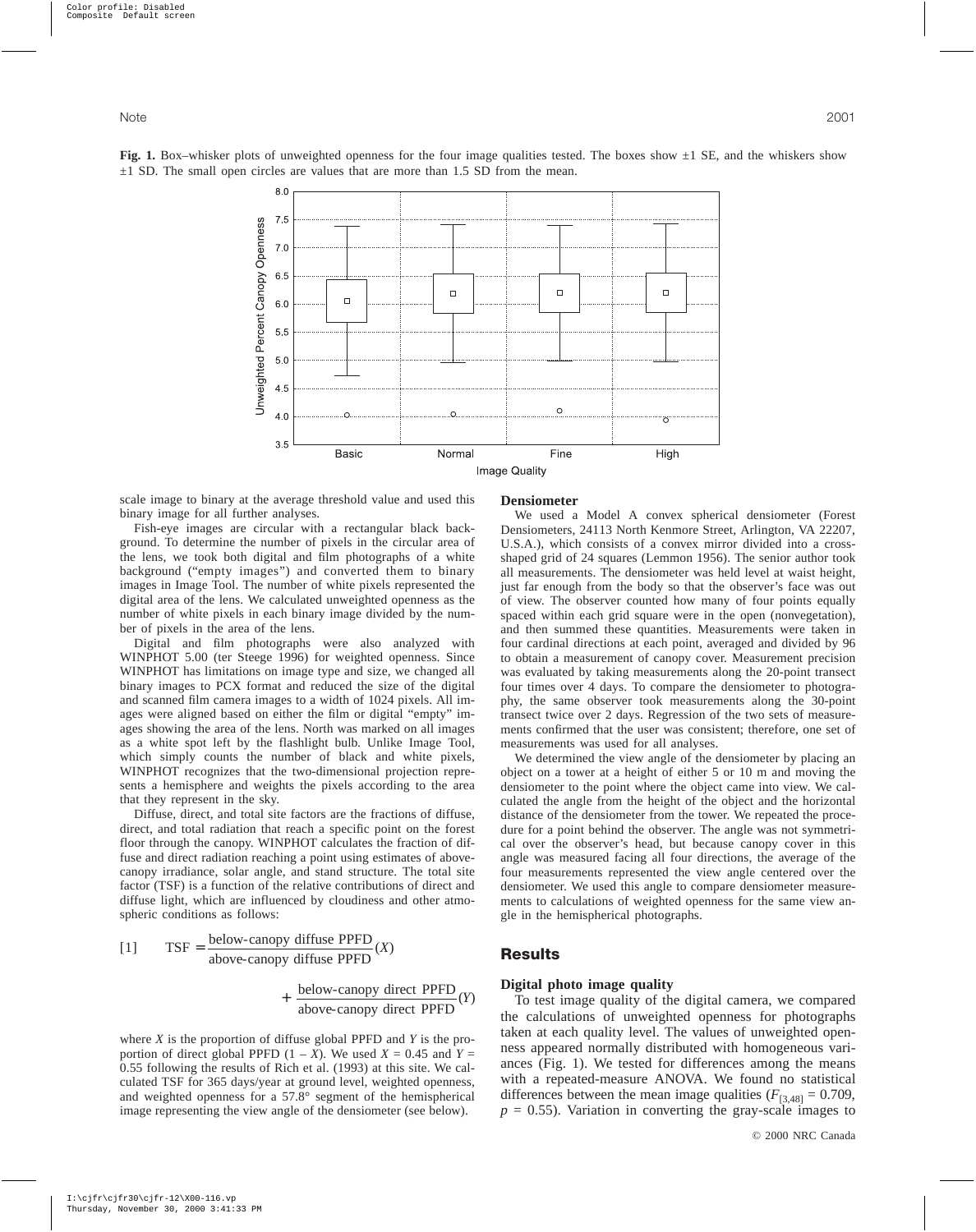**Fig. 2.** Relation between digital and film hemispherical photography for total site factor (TSF; see Methods). The fitted line was  $y = 1.42x - 9.91$ ,  $R^2 = 0.79$ ,  $p < 0.0001$ .



binary outweighed any difference caused by resolution of the images. Thus, basic quality images are adequate and, because of their small size, facilitate data collection and storage. We used the basic quality images for all our further analyses.

## **Comparison of digital and film hemispherical photography**

In our initial analysis, we twice converted both film and digital images to binary at a high zoom. From these binary images we used WINPHOT 5.00 to calculate weighted openness and TSF. These data showed that measurements of weighted openness and TSF between digital and film photography were poorly correlated (weighted openness:  $y =$ 0.2447*x* + 4.9764,  $R^2 = 0.2273$ ,  $p = 0.0077$ ; TSF:  $y =$  $0.23x + 12.316$ ,  $R^2 = 0.1598$ ,  $p = 0.0286$ ). The low correlation between different methods of photography could be explained by inaccurate conversions of the original images to binary. Although the zoom allows the user to find the exact edges of leaves in the zoomed image, focusing on a fragment of the image can cause inaccuracy in delineating the edges of objects in other parts of the image that have different shades of gray. The binary images were visually assessed for accuracy, but the eye was unable to detect this difference. Furthermore, when repeating the conversion to reach the acceptance criteria, it is difficult to be unbiased in choosing the gray-scale threshold. Differences in digital image capture and optical quality could also have caused the variance. Digital and film weighted-openness calculations using the data from images converted with the whole image in view were better correlated than in the initial analysis ( $y = 1.25x - 3.61$ ,  $R^2 = 0.40$ ,  $p = 0.0003$ ). Digital images produced significantly higher estimates of weighted openness (paired *t* test: digital mean = 7.50, film mean = 5.90,  $t = 5.1$ , df = 28,  $p < 0.0001$ ). Digital and film TSF values were highly correlated (Fig. 2;  $R^2 = 0.79$ ). We examined the mean weighted openness per degree zenith angle for 10 of the plots (Fig. 3). The techniques began to diverge around 10° and converged at 53°; digital images had consistently higher values than

film where they differed. Our site is close to the equator; therefore, the better correlation among TSF estimates was explained by the convergence in weighted-openness calculations close to the zenith (Fig. 3). Differences in TSF estimates between the techniques would probably be greater at higher latitudes because of the divergence in weighted openness seen at intermediate zenith angles.

Estimates of TSF for the digital photographs were significantly higher than those for film photographs (paired *t* test: digital mean = 16.03, film mean = 12.83,  $t = 4.5$ , df = 28,  $p = 0.0001$ ). Although inaccurate conversions may account for some of these differences, by visual comparison we judged that the binary images were similar to the originals for both digital and film images. Digital photography appeared to record smaller canopy holes than film photography. This was obvious when we compared the original film and digital images and again when we compared the binary conversions of the digital and film photographs.

Although the digital and film photographs were taken 2 weeks apart, it is improbable that the holes were filled in by vegetation in the intervening period. It is more likely that additional leaves, branches, and trees would have fallen, resulting in higher calculations of weighted openness and TSF for the film photographs, the reverse of what we observed. Thus, it seems that the film photographs did not record as much light coming through small holes in the canopy. It is possible that more small holes could be captured on film by shooting at a variety of exposures at each site.

It was apparent in some digital images that some leaves with glare were converted to white pixels in the binary image. This might account for the higher calculations of weighted openness and TSF but cannot alone account for the difference in estimated TSF between digital and film images. The film images appeared much darker than the digital images. This may have been the result of camera settings or lens characteristics and may have been responsible for the disparity in TSF and weighted openness values among the methods.

## **Evaluation of consistency in densiometer measurements**

The spherical densiometer requires estimating the fraction of each square (in fourths) that is filled by small specks of light. Consistency between readings over a point improved significantly with practice (Table 1). The close correlation of the third and fourth readings showed that the observer's measurements became more precise with practice. The increase in values of the *y* intercepts over time suggests that initially the user overestimated canopy cover.

## **Comparison of hemispherical photography with the densiometer**

We determined the view angle of the densiometer to be  $48.4 \pm 2.1^{\circ}$  (mean  $\pm$  SD; *n* = 4) in front of the observer, and 9.4  $\pm$  0.7° (*n* = 4) behind the observer. This angle may be slightly different for different observers. Knowing this angle allowed us to compare densiometer measurements of weighted openness to photographic measurements of the equivalent sky area, a 57.8° segment centered above the observer. Measurements of weighted openness obtained using the densiometer were highly correlated to digital and film calculations of weighted openness for the 57.8° angle. The relationship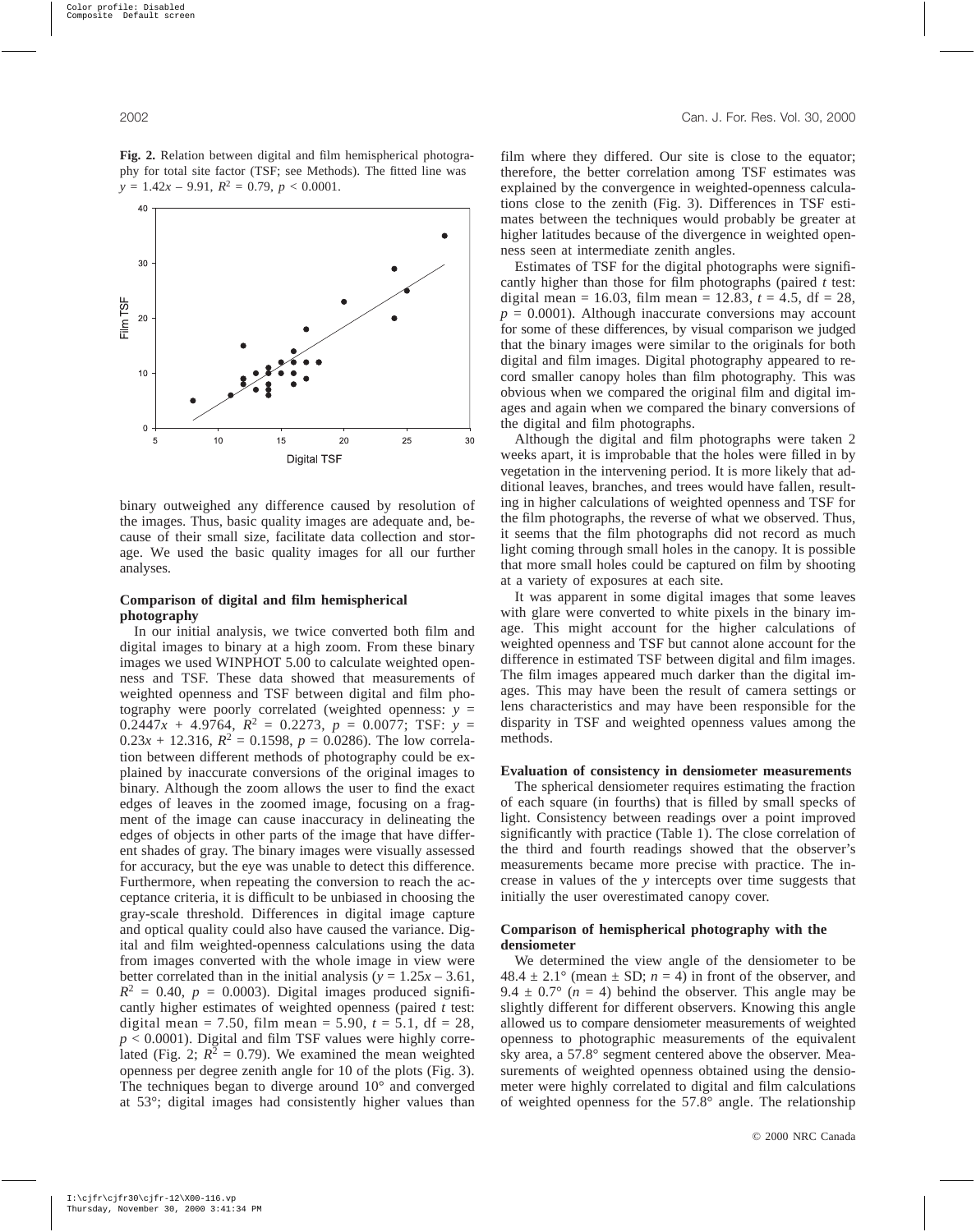

**Fig. 3.** Plot of mean weighted openness per degree zenith angle in 1 degree increments for digital and film techniques. Zero degrees is the zenith. The means were taken from a random selection of 10 sample points, error bars are SEs.

**Table 1.** Relation of successive densiometer measurements taken at 20 points selected to span a range of understory light environments.

| Trial comparison<br>$(x \text{ vs. } y)$ | Slope of   | Intercept |      |
|------------------------------------------|------------|-----------|------|
|                                          | regression |           |      |
| 1 vs. 2                                  | 1.08       | $-2.35$   | 0.87 |
| 2 vs. 3                                  | 0.98       | $-1.85$   | 0.96 |
| $3 \text{ vs. } 4$                       | 0.97       | 2.46      | 0.96 |

**Note:** Estimates were taken on 4 days. The desired outcome was perfect consistency between trials, i.e., the regression of one set of values on another would have a slope of 1.00 and a *y* intercept of 0.

was best fit with a cubic function (digital:  $R^2 = 0.84$ ,  $p <$ 0.0001; film:  $R^2 = 0.89$ ,  $p < 0.0001$ ). Because TSF heavily weights the sky directly overhead at lower latitudes, it is highly correlated to WINPHOT calculations of weighted openness for the small angle representing 57.8° (digital:  $R^2 = 0.87$ ,  $p < 0.0001$ , film:  $R^2 = 0.95$ ,  $p < 0.0001$ ). Therefore, densiometer measurements were also correlated to calculations of TSF from digital and film images (Fig. 4). Although the densiometer only measures open and closed canopy, it can be used for ranking sites by TSF.

## **Conclusions**

These results suggest that digital cameras are an effective and useful tool for taking hemispherical canopy photographs. Costs are similar or less than film photography, no film scanning is necessary, and poor-quality images can be immediately retaken in the field. We found that the lowest quality image on the Nikon Coolpix  $950^{\circ}$  was adequate, which greatly increases the utility of the technique in the field.

With reasonable care, the digital camera can be as durable as a film camera. The field conditions during our study were wet and humid, and the camera never malfunctioned during 2 months of field use. Camera batteries are drained rapidly; we usually used eight AA rechargeable batteries per day, so provisions must be made for an adequate battery supply in remote locations. We used an accessory 48-MB memory card, which stores 256 basic quality images. The cost of this card is negligible compared with the long-term costs of film purchase and developing costs.

To determine the most accurate binary image, we recommend converting it to binary with the entire image in view so that the observer can assure that all holes in the canopy are adequately represented by the binary image. To account for a decrease in precision with this method (caused by errors in threshold judgment), we recommend averaging two chosen thresholds and then analyzing the images that are converted to binary at the average threshold.

Comparison of film and digital images revealed a significant difference in both weighted openness and TSF. These differences were probably not caused by differences in image resolution between film and digital photography. Although our best-quality digital images were much lower in resolution than film images, these differences were insignificant compared with the error introduced by binary conversion. With current scanning and canopy image processing software limitations, differences in resolution probably are not a significant source of error. Light reflecting off leaves might have caused a slight overestimation of light in digital images, which perhaps could have been avoided by camera features that reduce glare or by taking photographs under more specific sky conditions. The film photographs appeared darker than the digital photographs, which may have been due to a combination of lens aperture setting, film type, the red filter, and sky conditions. More likely, the differences we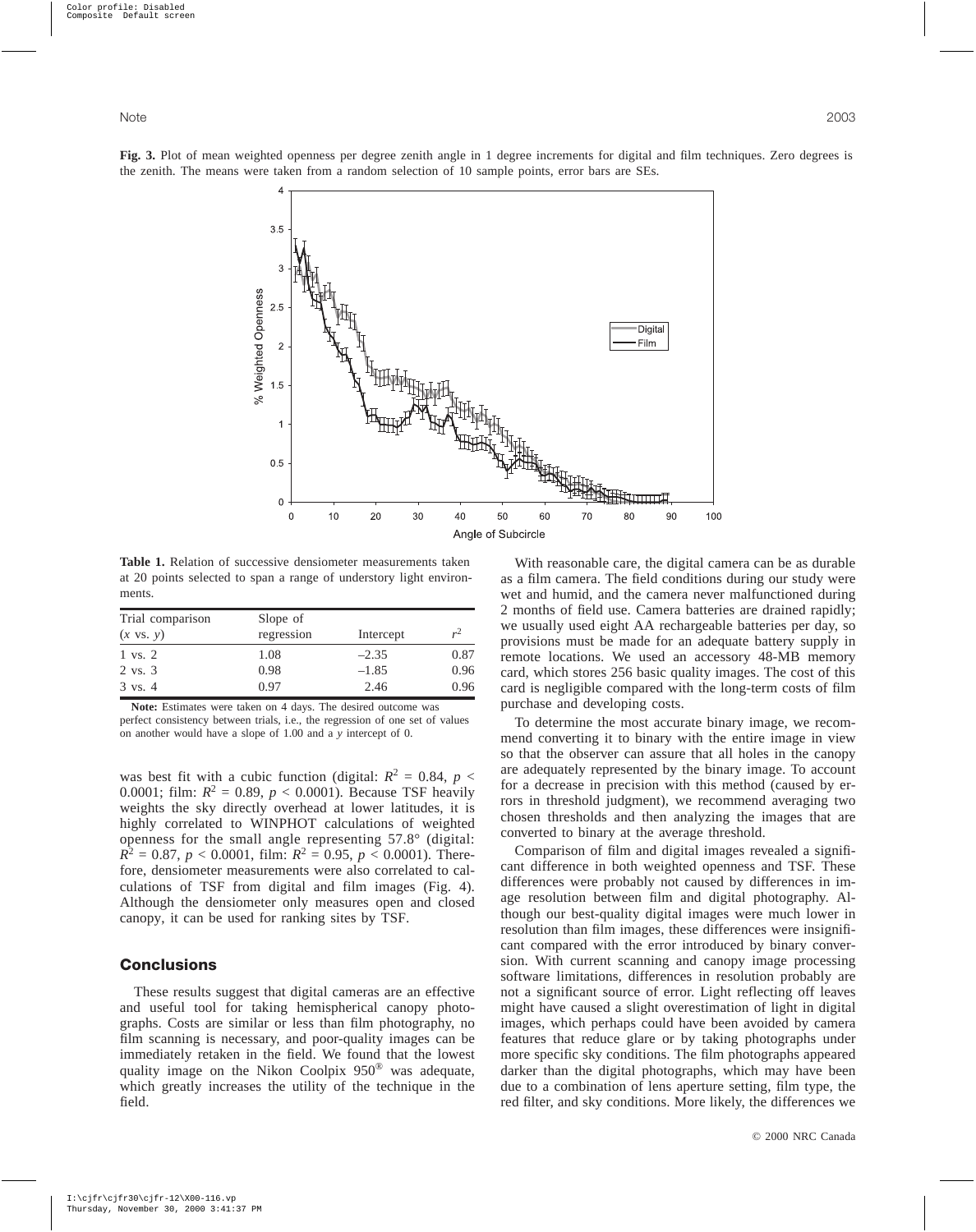**Fig. 4.** Correlation between densiometer measurements of weighted openness to TSF calculated from digital (solid circles) and film (open circles) hemispherical photographs. The fitted line for the film data (broken line) was calculated using the cubic polynomial  $y =$  $4.7074 + 1.0885x - 0.068x^2 + 0.0022x^3$  and explained 88% of the variance. The digital data line fit (solid line) was estimated by the function  $y = 5.8167 + 1.7661x - 0.0926x^2 + 0.0019x^3$ ,  $R^2 = 0.85$ ,  $p < 0.0001$ .



saw were the result of differences between the light sensitivity of the digital camera and the film we used. The digital photos all looked much brighter. This would explain the divergence between the methods at intermediate zenith angles where most of the smaller holes appear. Since the photographs could not be taken on the same day, differences in sky conditions and camera placement may have introduced error. This error would likely have been random and, therefore, less likely to cause the observed systematic differences between techniques. Another potential source of error we did not investigate were differences in distortion and field of view of the two different lenses. The manufacturer reports that the field of view of the digital fish-eye lens is 183° and could be larger (G.W. Frazer, personal communication), whereas the Nikkor lens has a field of view of 180°. Since the calculations are TSF weighted according to sky area, differences in distortion or a field of view might cause the differences in TSF we saw among the two techniques. A thorough comparison of photographic techniques with different film and camera settings would be valuable for ecologists and foresters using either film or digital canopy photography, and would help resolve some of these possibilities. We cannot say which technique better represented the true canopy cover and TSF of our study site. Nevertheless, digital hemispherical photography is a relatively inexpensive and more convenient method for characterizing long-term light environments through space and time. Care must be taken when comparing absolute values of TSF both within and between the two techniques until truly standard methods are developed. Film cameras are currently more flexible; there are a wide variety of filters, film types, and optically superior lenses available, and the archival photos are superior in resolution. Digital photography saves time and money by eliminating film processing and scanning. The tradeoff for this convenience is lower archival image quality and less control over exposure settings. As technology improves it is likely that digital methods will become more versatile.

Our data show that consistency in densiometer measurements improves with practice, thus emphasizing the importance of training users to a consistent standard. The same approach could be used with multiple users. By regressing the measurements of one trained user to those of a different user, adjustments can be made for systematic differences among observers.

Comparison of densiometer measurements to calculations of TSF from hemispherical photography shows that the densiometer can reliably rank sites by TSF. Although it does not measure the entire sky angle, densiometer measurements are highly correlated to camera measurements of weighted openness in its 57.8° view angle, and this angle is weighted heavily in measurements of TSF. In addition, very little radiation enters beyond zenith angles greater than 58° (Fig. 3). Hemispherical photography is a more versatile technique than the spherical densiometer and provides a lasting record of the environment measured. However, the equipment is more expensive, analysis time is not trivial, and waiting for appropriate conditions for taking pictures is a significant limitation. The spherical densiometer is a quick, inexpensive, and potentially reasonably precise method for ranking long-term light environments in an ecologically meaningful way.

## **Acknowledgments**

We thank Gordon W. Frazer and an anonymous reviewer for excellent suggestions that greatly improved the manu-